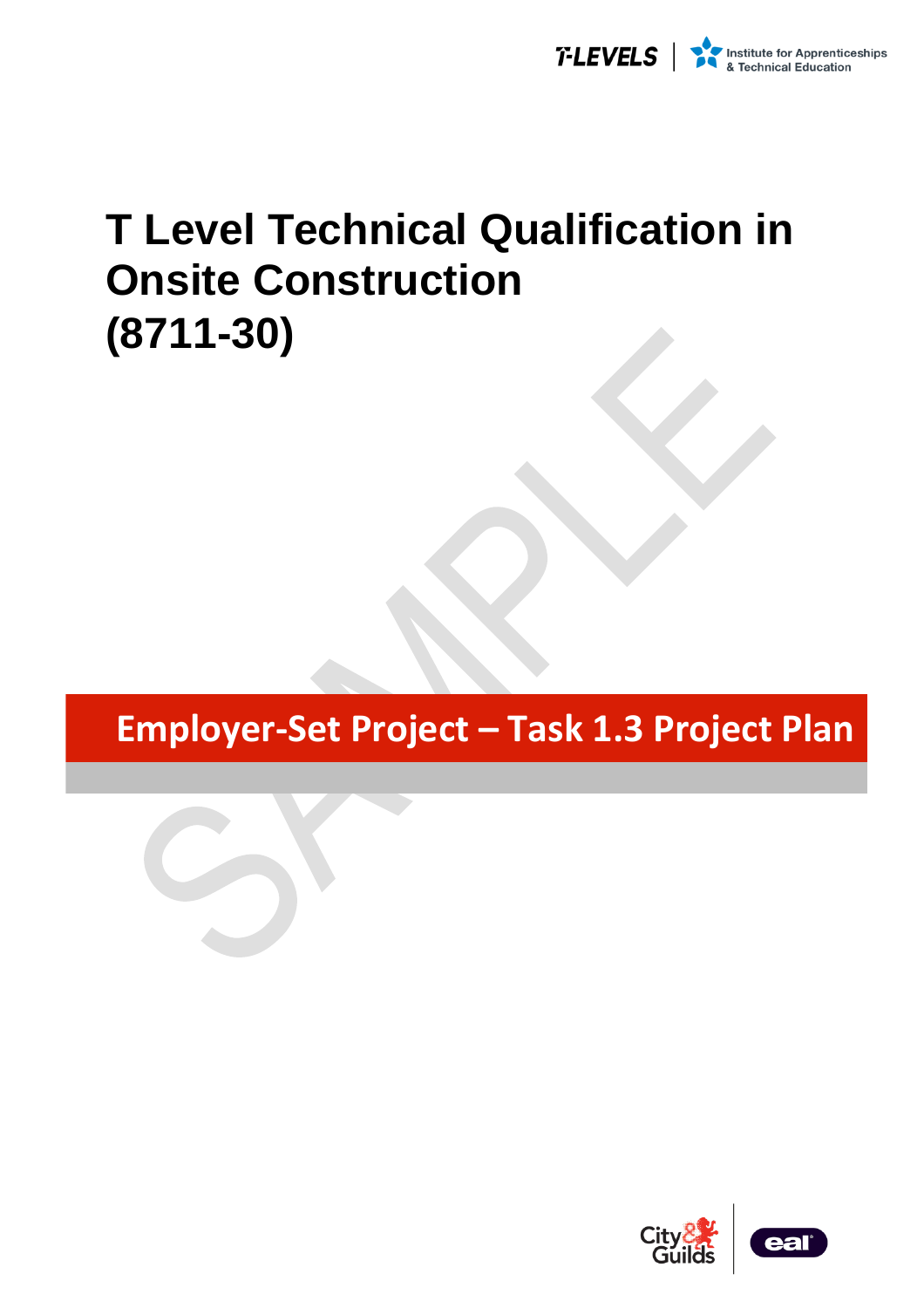## **Task 1.3 – Project plan**

You have been asked to complete a programme of work plan detailing the stages and considerations of the Paddington house project.

The programme of work plan will need to include:

- Key stages of the project
- Detail of which trades will be involved in the project
- Duration of work activities
- The order in which activities will be completed in and their dependencies.

Provide a supporting statement to justify your plan taking into consideration:

- Health and safety (access and egress)
- Specialist equipment
- Specialist contractors
- Waste management
- How key job roles work within this project.

Your supporting statement should be approximately 750 words.

Your tutor can provide you with a template for the program of work plan.

#### **Timing of assessment**

• You will have **three hours** to complete your program of work plan and supporting statement.

#### **Conditions of assessment**

• Your programme of work plan and supporting statement should be completed working alone under supervised conditions.

#### **What you must submit on completion of this project plan task**

• Programme of work plan and supporting statement (approximately 750 words) – hard copy or file saved securely (e.g. on memory stick to be handed in).

#### **Additional evidence of your performance that will be captured for marking**

• N/A

### **Maths, English and digital skills**

• Through completion of this task, you will have the opportunity to generate evidence of your maths skills.